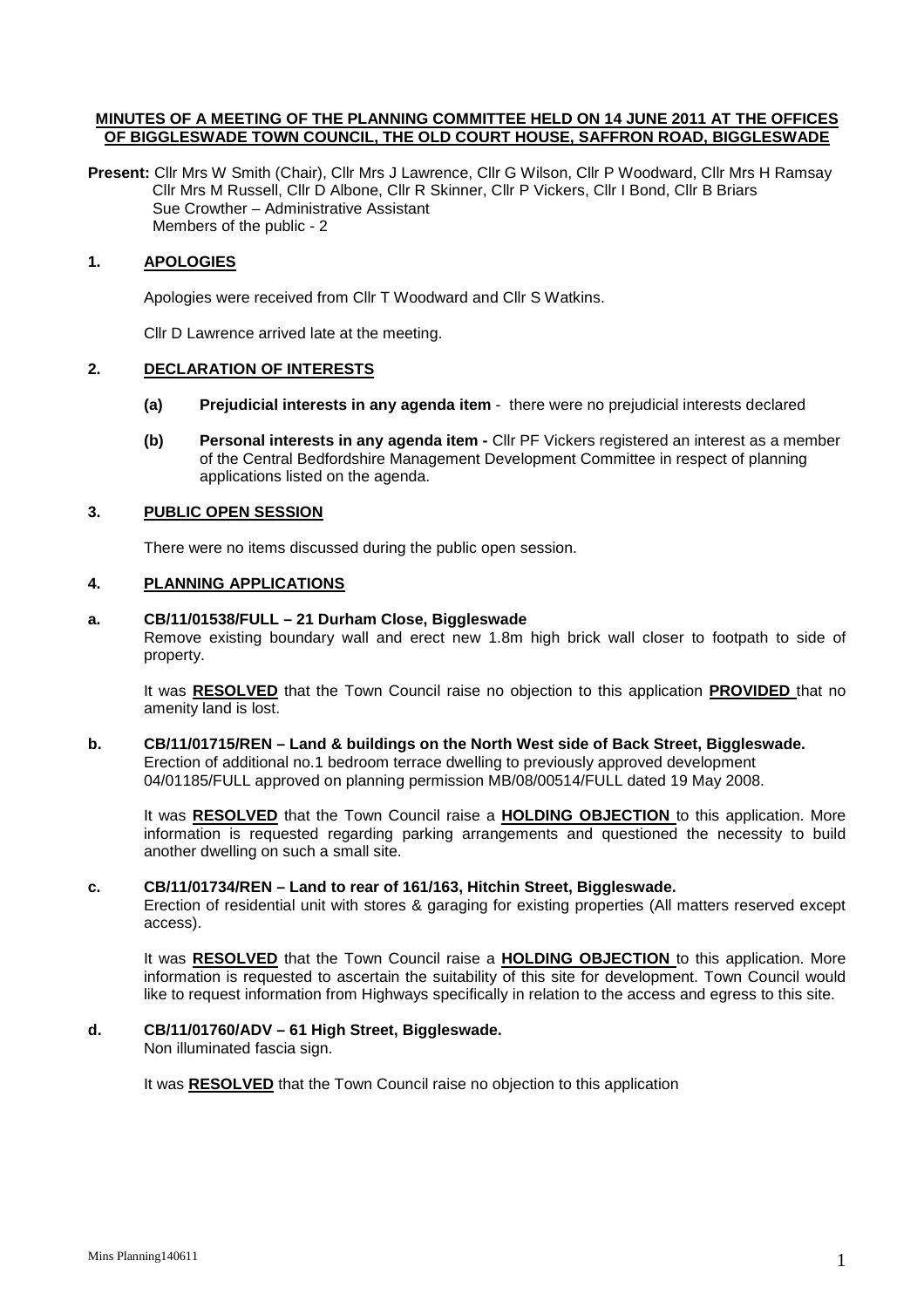#### **e. CB/11/01778/FULL – 1 Willow Trees, Holme Mills, Biggleswade.**

Demolition of existing house & erection of barn style dwelling.

It was **RESOLVED** that the Town Council raise no objection to this application provided the neighbours are consulted and that any comments they may make are considered by CBC in their deliberations. In addition, the Council is to ensure that their guidelines on the size of the proposed extension to the principle dwelling are complied with in order to eliminate detriment in respect of light and privacy of adjacent residents.

# **f. CB/11/01798/FULL – 23 Hitchin Street, Biggleswade**

Replacement of shop front window

It was **RESOLVED** that the Town Council raise a **HOLDING OBJECTION** to this application. As Town Council has previously objected to a Takeaway on this site, more information is requested regarding the long term plans for these premises.

# **5. ITEMS FOR CONSIDERATION**

#### **a. Central Bedfordshire anti-drink driving campaign**

CBC Highways Dept has written to Town Council to ask permission to use the White Hart car park, one Saturday lunchtime during June, to launch their county-wide anti-drink driving campaign. The launch will consist of a Bar-B-Q and mocktails (non-alcoholic cocktails) being given out along with recipes that people can use at home.

It was **RESOLVED** that Town Council raise no objection to this request.

## **b. Response from Amey re: Parking restrictions, Tennyson Avenue, Chaucer Drive and Dickens Court**

CBC Highways Dept has replied to Town Councils letter dated 6 April requesting restrictions to commuter parking on the above streets in the area of Biggleswade railway station.

Implementation of parking schemes in Biggleswade has not been highlighted as priority in the Local Transport Plan consultations and as such there is no specific allocation for such works within the current 3 year programme.

As an alternative, they have asked if Town Council may consider that this proposal would be a suitable use of its own resources. A more detailed cost estimate could be provided. The costs involved in a time restriction Traffic Regulation Order (ie single or double yellow lines) would be in the order of £6,000 to £8,000 including publishing an Order, processing objections and implementing signs and yellow lines. A Residents Parking Scheme would cost somewhat more.

The need to restrict opportunities for on-street parking near the railway station has strong support in the Draft Biggleswade Town Centre Strategy and Masterplan.

It was **RESOLVED** that no action be taken by Town Council at this time until the issue of parking for the whole of the town has been discussed by the Off Street Car Parking committee.

#### **c. Request from The Salvation Army**

Correspondence was received from The Salvation Army requesting permission for their brass band to play Christmas carols and collect for their funds on Saturday 10 December in the market square.

They would like to stand with approximately 8 players and 2 collectors between 9.30 – 11.30am.

It was **RESOLVED** that Town Council raise no objection to this request.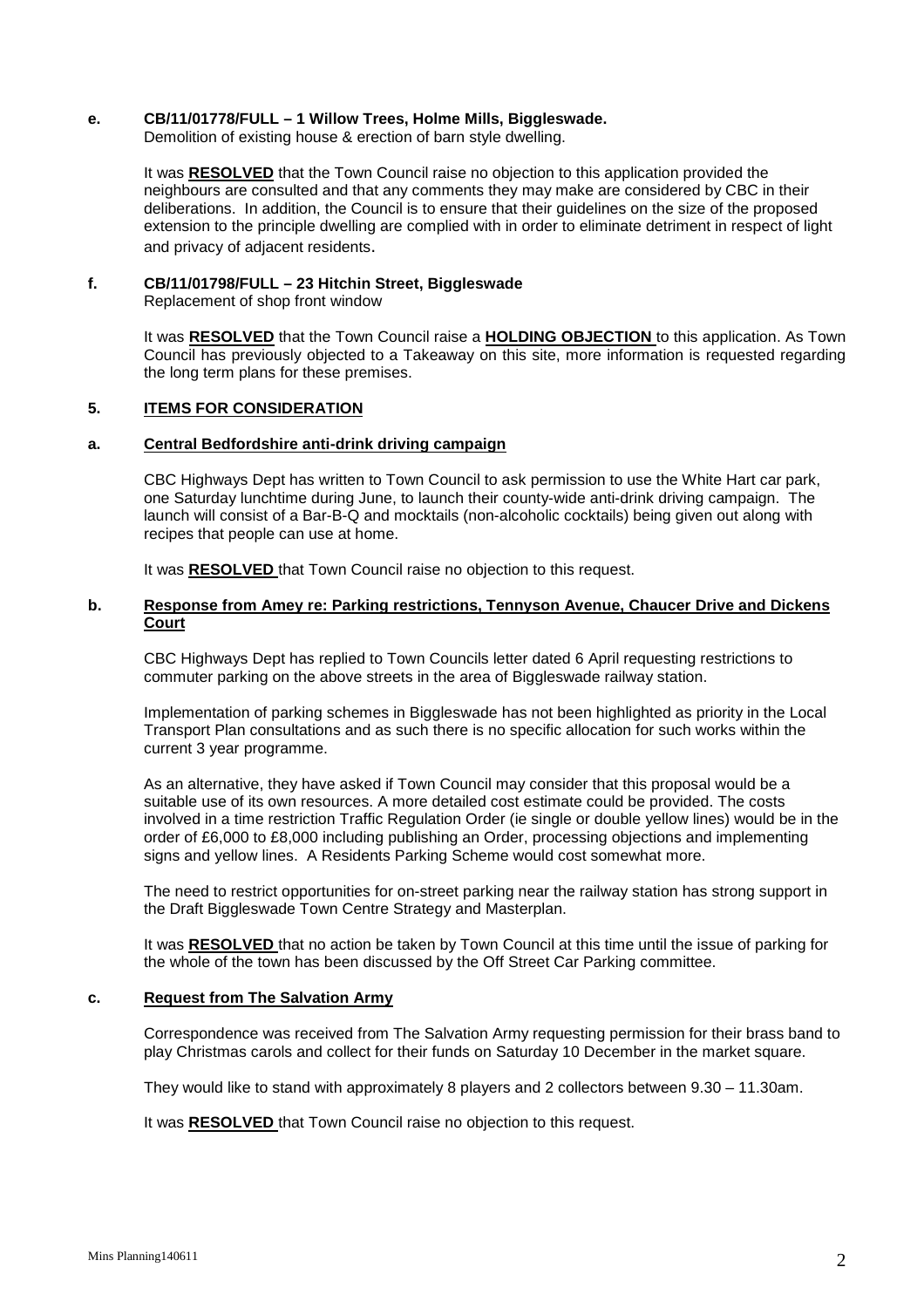## **d. Request to clean memorials for Mary Tealby and Revd Edward Bates**

i) Mary Tealby (one of the co-founders of the Battersea Dogs Home) and her brother, Revd Edward Bates are both buried in St Andrew's Churchyard. A request has been received by Town Council, to help clean both of these memorials, especially as they are part of Biggleswade Town history. Other parties have also been invited to help: Biggleswade History Society, Rev Guy Scott, St Andrew's Church, Chairman and Chief Executive of Battersea Dogs Home.

A copy of the estimate from I R Quince Stonemason was attached.

### ii) **Responses from Rev Guy Scott and Debbie Chapman, Battersea Dogs Home re 5d (i)**

Two responses have been received and are attached to this agenda. Both are in favour of the idea in principle. Battersea Dogs Home would like to explore the possibility of displaying information at the site and running a fund for members of the local community to contribute to the restoration of the memorial

It was **RESOLVED** that Town Council agree in principle but request that another quote be obtained for the renovation of the memorials and may agree to contribute towards the cost once all the information is received.

#### **e. The Big Library Debate**

Correspondence was received from Biggleswade Library requesting space on the Saturday market on 2 July as part of the Big Library Debate. This will involve 2 or 3 Library staff gathering feedback from the public as part of the overall Library Service Review currently in progress.

They will have a small graffiti board with them and leaflets and questionnaires to give out to the public.

The Market Superintendent has agreed that there will be enough room for the stall on that day.

They have asked if there would be any cost involved.

It was **RESOLVED** that Town Council raise no objection to this request and that there would be no charge.

## **f. Ian Mantle Memorial Run – Sunday 10 July 2011**

Correspondence was received from two Berkeley owners requesting permission to hold a driving event for Berkeley car enthusiasts on Sunday 10 July. The road run will be memory of Ian Mantle who sadly died this year.

Ian Mantle was heavily involved with Berkeley car development and was one of the most successful Berkeley drivers winning many driving test events.

They would like to finish the run in Biggleswade Market Square, they are expecting around 20 cars and want to involve ex employees and local people during the day and make it a fun social event.

It was **RESOLVED** that Town Council raise no objection to this request.

## **6. ITEMS FOR INFORMATION**

#### **a. Biggleswade History Society Newsletter**

Town Council received a copy of the Biggleswade History Newsletter and a copy is attached to this agenda.

It was **RESOLVED** that this be noted.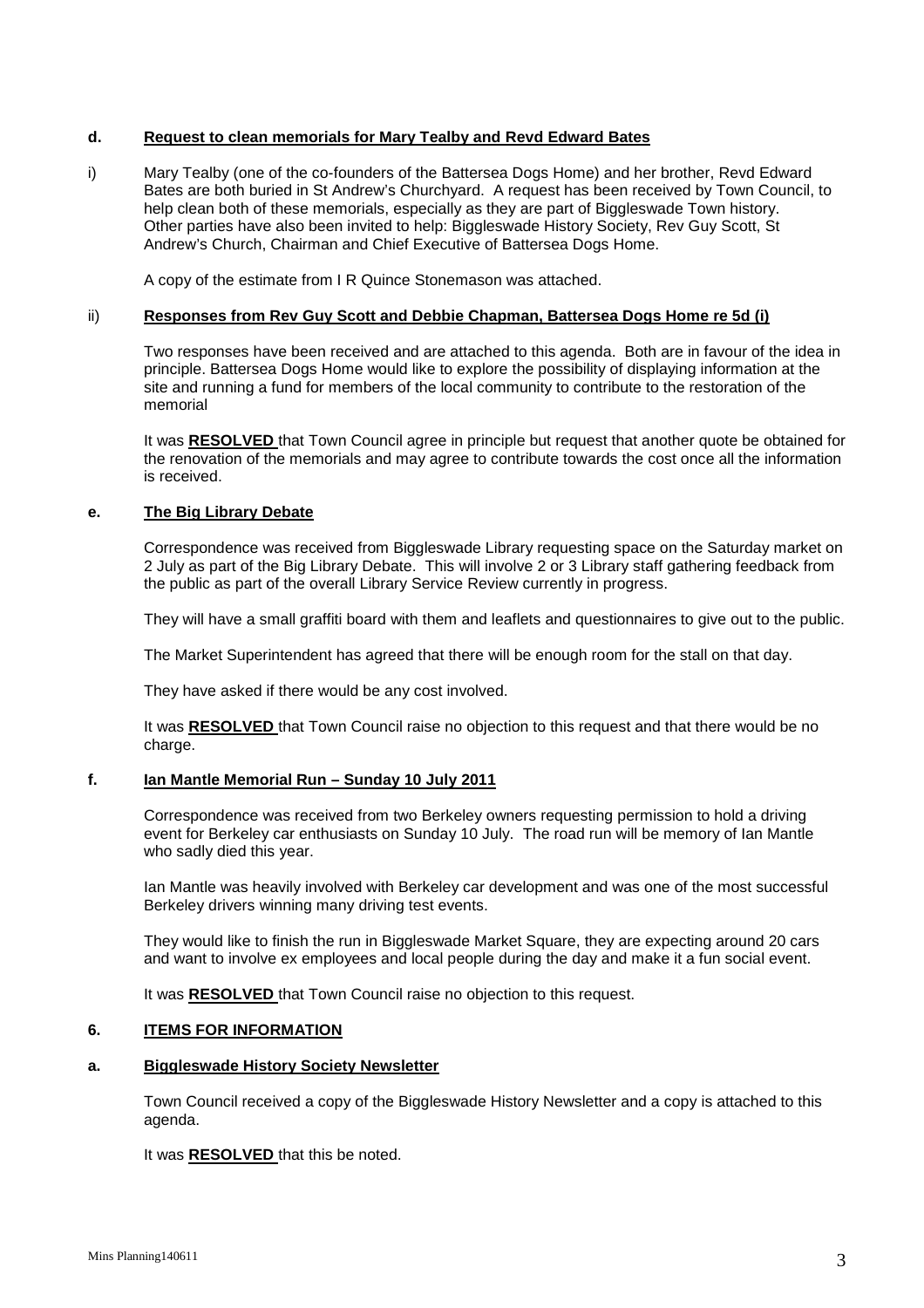## **b. Thank you letters received**

Letters were received from:

 Rainbow Guide Unit Biggleswade First Aid Club Brigham Pre-School & The Den Biggleswade Sports Biggleswade Crab Lane Railway Embankment Committee Friends of Abbotsbury Ivel Stroke Club

To thank Town Council for their grant payments received.

A letter has also been received from Thursday Night Badminton Club to thank Town Council for the financial assistance received.

It was **RESOLVED** that this be noted.

## **c. Proposed Temporary Road Closure – Victoria Place, Biggleswade**

CBC informed Town Council of a Temporary Road Closure at the above location to enable patching works to be carried in safety, for one day between 6 and 30 June from 0730hrs to 1800hrs.

It was **RESOLVED** that this be noted.

## **d. Proposed Temporary Road Closure – Bonds Lane, Biggleswade**

CBC informed Town Council of a Temporary Road Closure at the above location to enable patching works to be carried in safety, for one day between 6 and 30 June from 0730hrs to 1800hrs.

It was **RESOLVED** that this be noted.

## **e. Proposed Temporary Road Closure – B659 St Andrews Street and part of Teal Road, Biggleswade**

CBC informed Town Council of a Temporary Road Closure at the above location to enable patching works to be carried in safety, for one day between 13 and 30 June from 0900hrs to 1530hrs.

It was **RESOLVED** that this be noted.

#### **f. Application for Street Trading Consent**

CBC informed Town Council that they have received the above application from an Ice Cream seller to trade in Biggleswade.

It was **RESOLVED** that this be noted but ask whether the applicant is registered to sell food in Bedfordshire and request that he attends a Food Hygiene course.

# **g. Proposed Temporary Road Closure – A6001 Hill Lane, Biggleswade**

CBC informed Town Council of a Temporary Road Closure at the above location to enable surfacing remedial works to be carried in safety, to take place overnight on Sunday 17 to 18 July from 1600hrs to 0600hrs.

It was **RESOLVED** that this be noted.